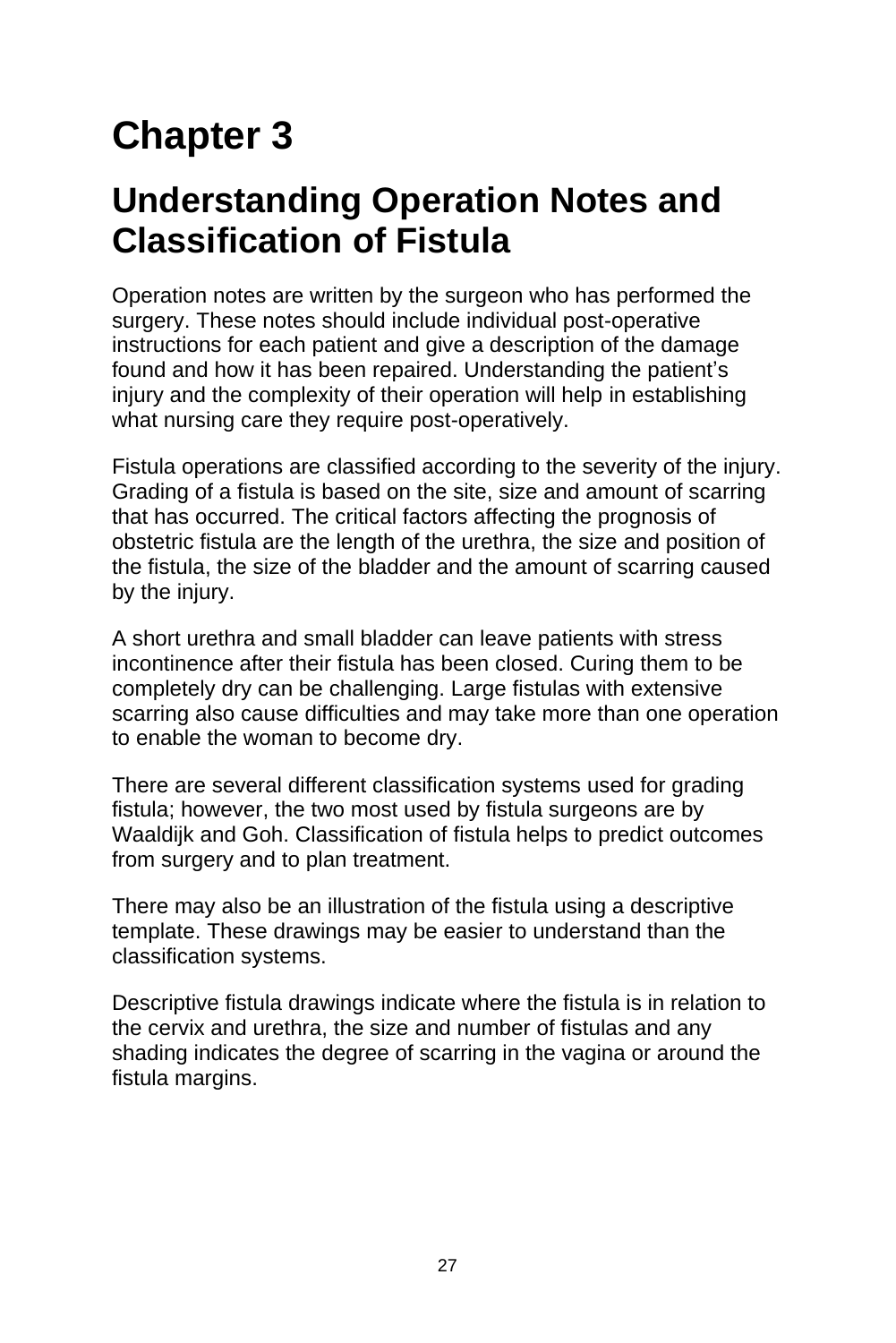

#### **Descriptive Fistula Drawing**

Figure 25 Descriptive fistula drawing template

# **Vesico-vaginal fistula**

The most common site for an obstetric fistula is at the urethro-vesical junction, i.e., the junction where the urethra joins onto the bladder. This is called a juxta-urethral fistula, with a hole between the bladder and the vagina.

There are a few other sites for fistula.

A mid-vaginal fistula is where the hole is between the bladder and the wall of the vagina.

The juxta-cervical fistula, as the name suggests, is between the bladder and is close to or involving part of the cervix.

An intra-cervical fistula is where the hole is between the bladder and the cervical canal. This often follows damage during a caesarean section or from a ruptured uterus.

Vault fistulas occur after hysterectomy operations and are usually the result of damage to the bladder during surgery or post-operative infection and breakdown of the wound. They are found at the apex of the vagina where the uterus has been removed and the vagina has been sewn together.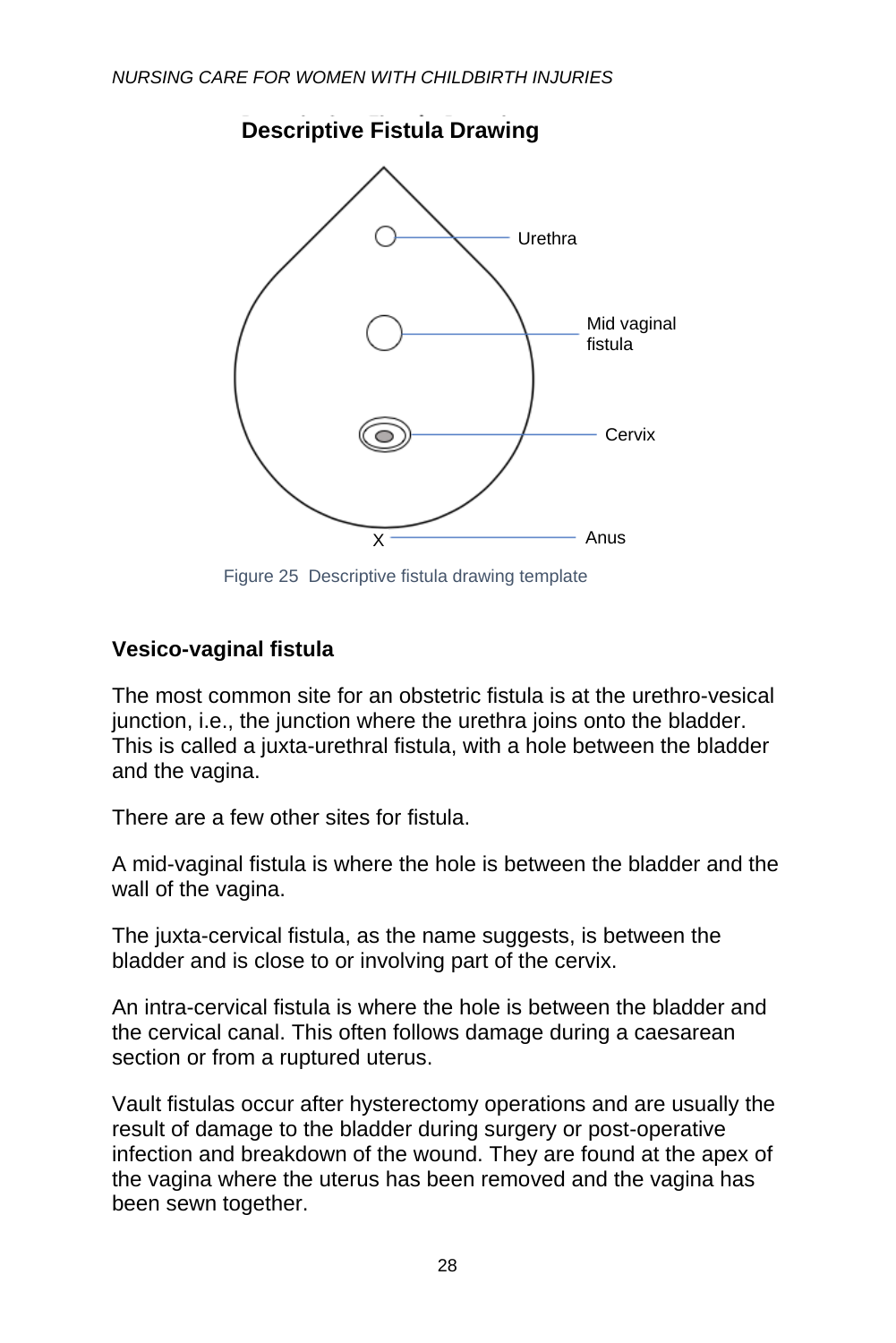The diagram below denotes the common fistula sites, but some large fistula may cover a greater area or cover several of the areas shown on the diagram.



Figure 26 Different VVF sites

#### **Ureteric and other fistulas**

Ureteric fistulas are caused by damage to the ureter often during caesarean section, where the ureter has been ligated by a suture or accidentally injured (crushed with forceps, cut or cauterised by diathermy) during surgery. If this happens, urine will escape through the cervix or through the suture line of the uterus following the caesarean section causing urine to leak from the vagina.

Ectopic ureters are uncommon, but can present with continuous incontinence. This is a hereditary condition where the person is born with more than one ureter draining a kidney. If one of the ureters does not connect with the bladder, it can drain outside the bladder through the urethra or vagina. These patients will be able to pass urine normally as well as from the other ureter draining into the bladder. Although uncommon, these patients can present with similarities to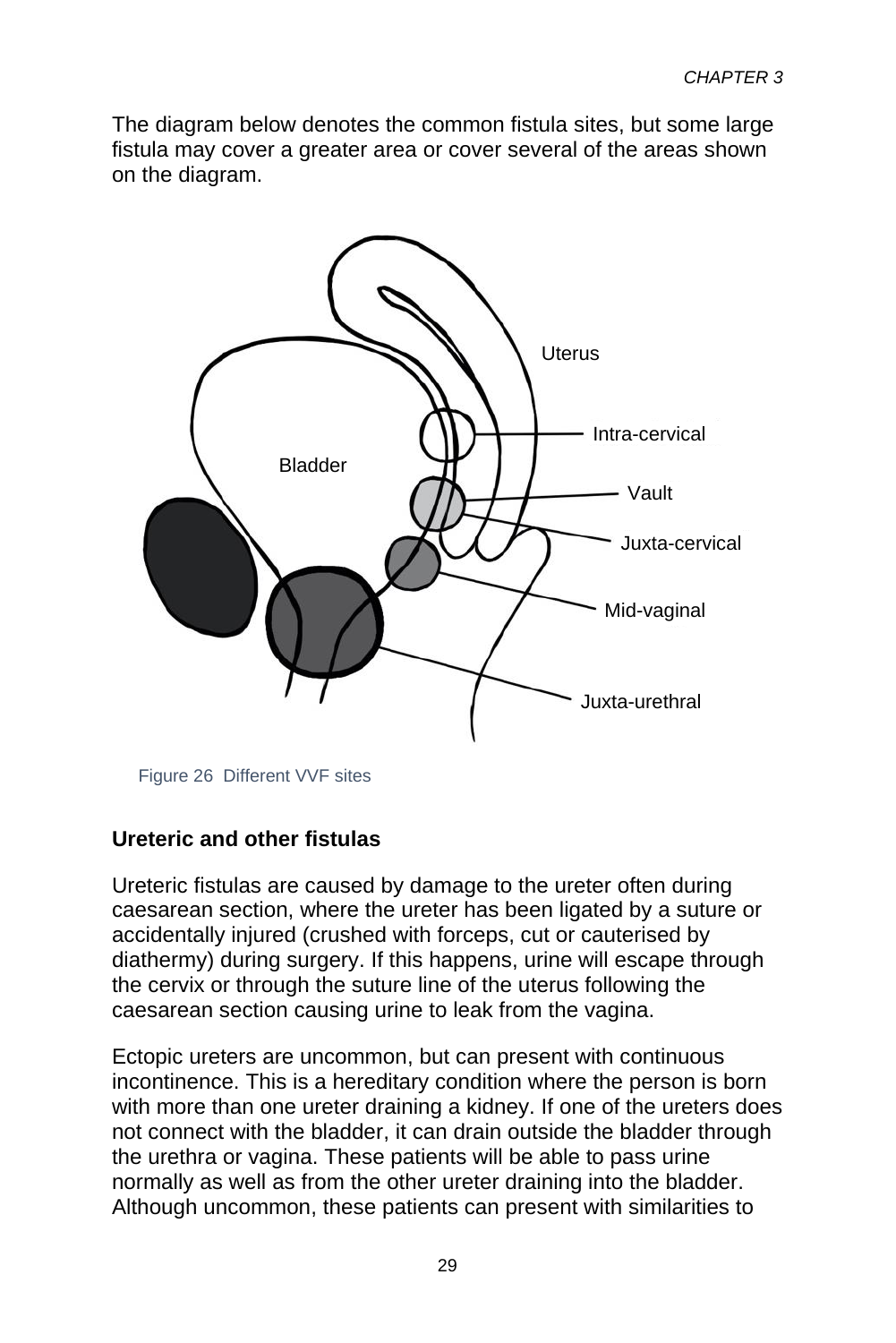VVF patients; however, the history of urinary incontinence will date back to childhood.

Vesico-cutaneous fistula formation can present following delivery by caesarean section. This is where the bladder drains through a fistulous tract through the skin following complications after surgery for a caesarean operation. These are uncommon, but can occur.

# **Recto-vaginal fistula**

Recto-vaginal fistulas (RVF) as with VVF are caused by pressure from the baby's head in the pelvis due to severe obstructed labour. Almost all women who have suffered an RVF will also have had a stillborn baby.

Most RVF can be repaired via a vaginal approach if they are low or mid fistulas. Meaning that the injury between the bowel and vagina is accessible vaginally. High RVF occur near the cervix or apex of the vagina making surgical access difficult.

Where there is a high RVF and VVF, the patient may need a temporary colostomy to allow the bowel time to heal. Both the RVF and VVF can be repaired at the same time. Managing a colostomy post-operatively and until it can be reversed poses a challenge for patients in low income countries as access to colostomy bags and products is scarce.

These patients need careful pre-operative counselling about how to manage the stoma after surgery, but also to reassure them that it is worthwhile if they can be cured. Time needs to be taken to address and allay any fears or anxieties about their proposed surgery.

## **Perineal tears**

Severe perineal tears, including 3rd and 4th degree tears, are often caused by rapid uncontrolled delivery with an unsupported perineum. Most women with perineal tears will have a live baby following delivery.

A 4th degree tear happens when there is complete rupture of the anal sphincter muscle during delivery. There is also loss of the rectal/vaginal wall, leaving the patient incontinent of faeces and flatus post-delivery.

3rd degree tears also involve rupture of the anal sphincter muscle, but the woman will have an intact rectal wall. The patient will also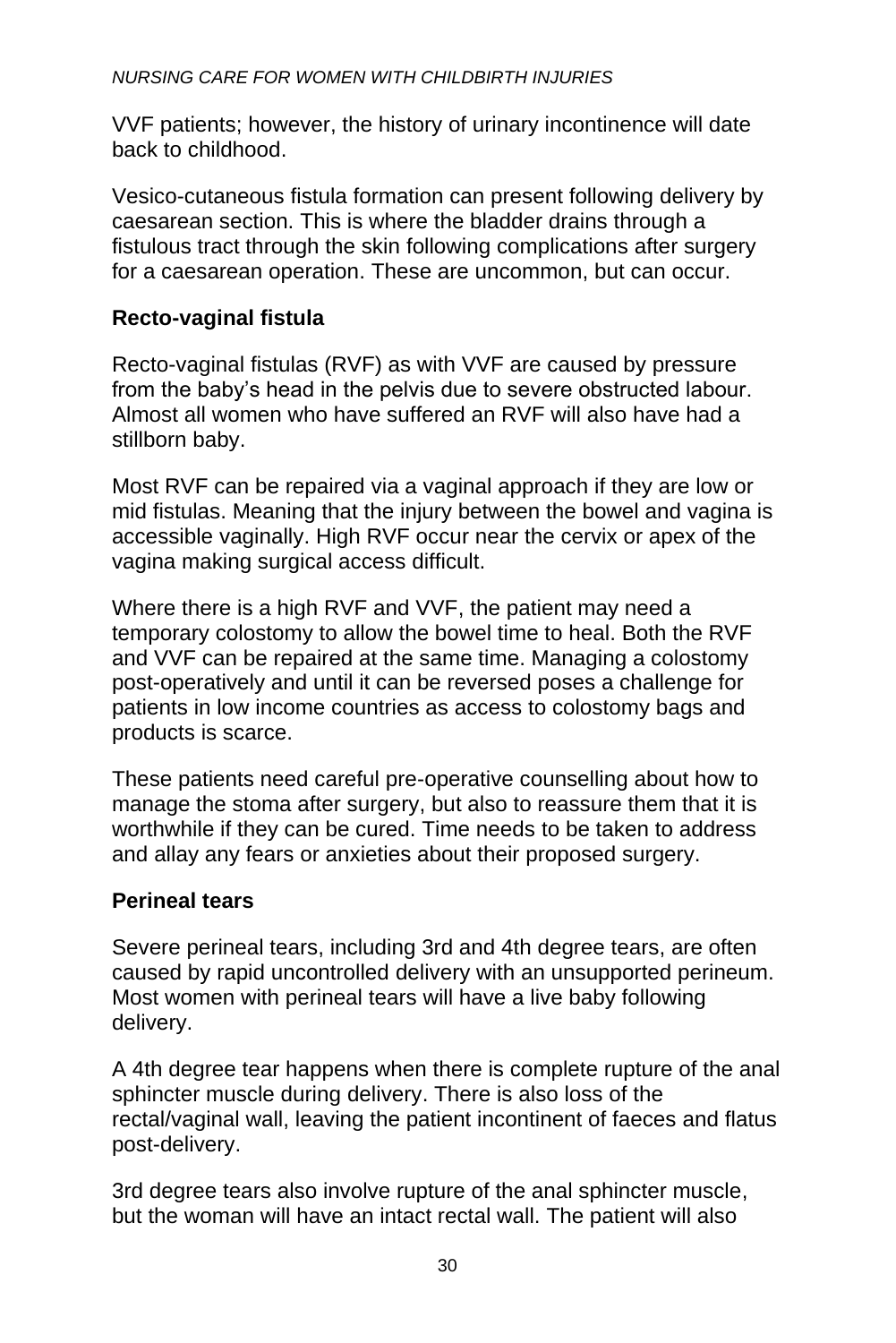complain of an inability to control flatus and stool, particularly if the stool is loose.

# **Highlights of the operative techniques**

In some surgical cases the surgeon will use additional tissue taken from other parts of the body to promote healing. These tissues include muscle flaps and fibrofatty grafts. Knowledge of these grafts and flaps is important for nursing care to ensure the wounds heal without complications. The donor sites should also heal without problems if well cared for.

## *Singapore flap*

A Singapore flap is used in fistula repair surgery, where there is very little vaginal tissue or a significant defect in the vaginal wall to help close and promote healing of the repair.

The graft is taken from the inner thigh and used to improve the tissue and blood supply to the fistula site.

Post-operatively the patient should be nursed keeping her legs together and be on bed rest for the first 3 days following surgery to avoid any pulling on the graft site. Patients should also be advised not to sit for 5 days to avoid putting pressure on the blood supply of the flap which is close to the hip bones. The donor site should be kept clean and dry and uncovered after the first 2 days. Sitz baths, which



Figure 27 Singapore flap donor site wound, in the immediate post-operative period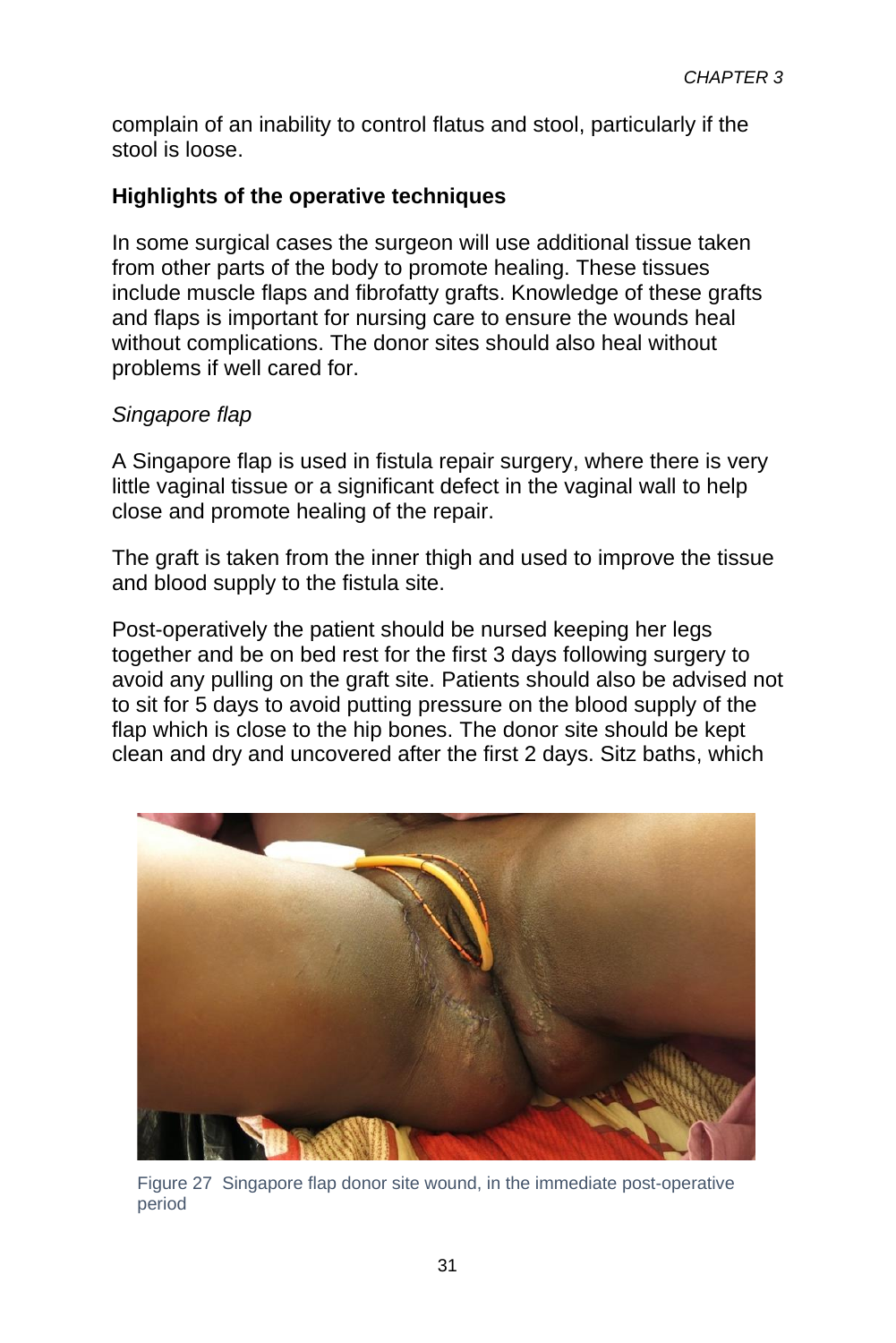#### *NURSING CARE FOR WOMEN WITH CHILDBIRTH INJURIES*

involve the patient sitting in a basin of water with a small amount of salt added, should be discouraged with these repairs, as sitting in water can cause the skin to break down and introduce infection to the wound.

## *Martius fat graft*

Fibrofatty grafts are occasionally used to help improve the blood supply and support the suture line of a fistula where the tissue is poor, thin or fibrosed. They are often used for fistulas that involve the urethra or bladder neck. A flap is taken from the labia majora and used to pad the tissue surrounding the fistula.

Post-operatively there can be bleeding at the donor site of the graft, especially if there is no diathermy available in theatre. Regular wound checks are needed, and alternate sutures may require removal to release tension on the wound from bleeding. Bleeding can often be controlled by applying a pressure dressing to the wound. Patients can be up mobilising the next day after a Martius fat graft repair.



Figure 28 Labial wound after Martius fat graft

## *Muscle flaps*

Muscle flaps may be used for some operations. Commonly used muscles are the gracilis (thigh muscle), rectus abdominis (abdominal muscle) or fibres from the ischiocavernosus muscle (perineal muscle).